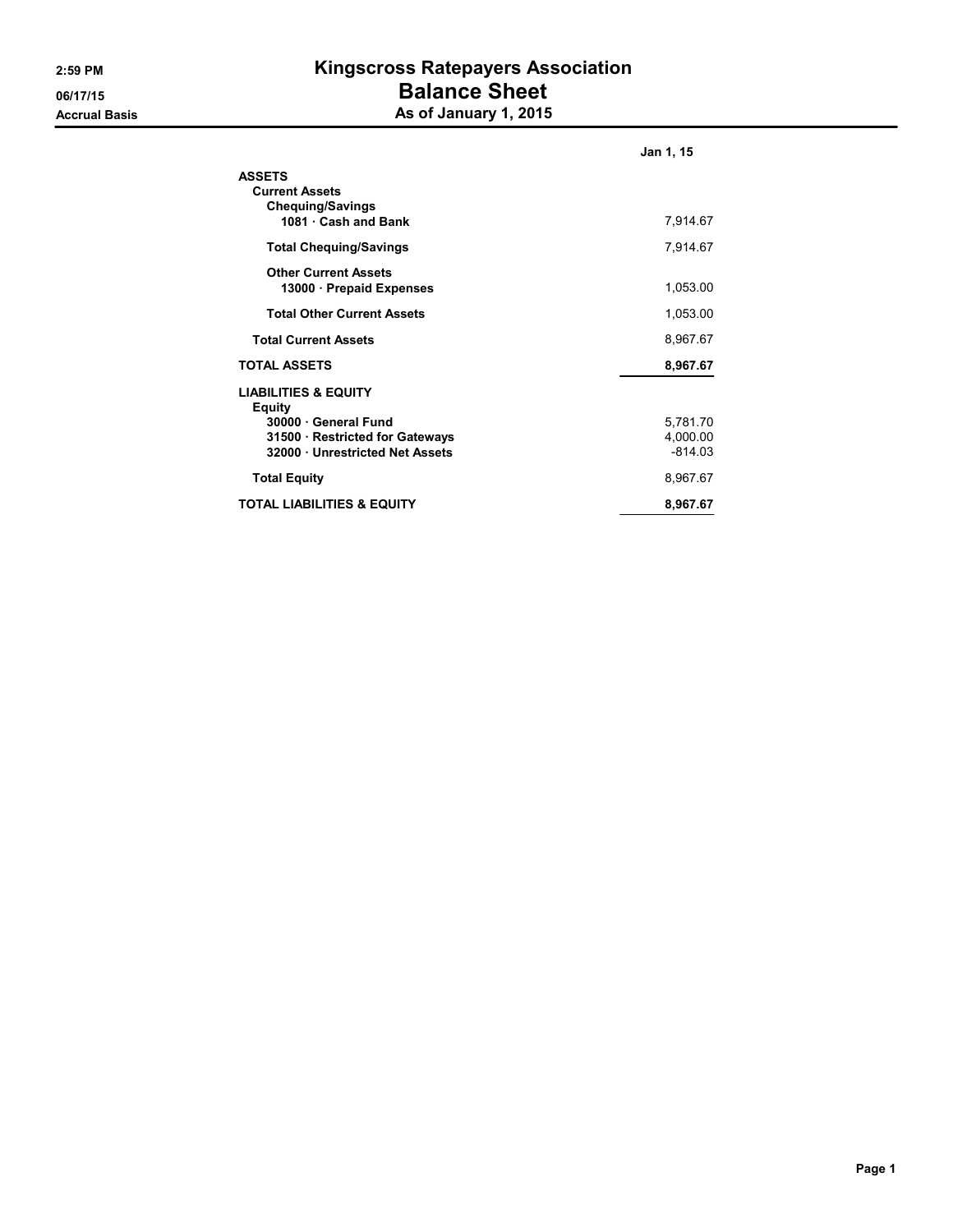## 3:00 PM Kingscross Ratepayers Association 06/17/15 **Profit & Loss** Accrual Basis **Accrual Basis January through December 2014**

|                                          | Jan - Dec 14 |
|------------------------------------------|--------------|
| <b>Ordinary Income/Expense</b><br>Income |              |
| 47200 Donations                          | 3,281.45     |
| <b>Total Income</b>                      | 3,281.45     |
| <b>Expense</b>                           |              |
| 61000 · Bank Fees                        | 53.65        |
| 61020 · Gateways                         | 3,000.00     |
| 62100 · Professional Fees                |              |
| 62110 · Accounting Fees                  | 282.50       |
| Total 62100 Professional Fees            | 282.50       |
| 62803 • Annual General Meetings          | 668.61       |
| 65100 · Insurance                        |              |
| 65120 · Liability Insurance              | 90.72        |
| Total 65100 · Insurance                  | 90 72        |
| <b>Total Expense</b>                     | 4,095.48     |
| <b>Net Ordinary Income</b>               | $-814.03$    |
| Net Income                               | $-814.03$    |